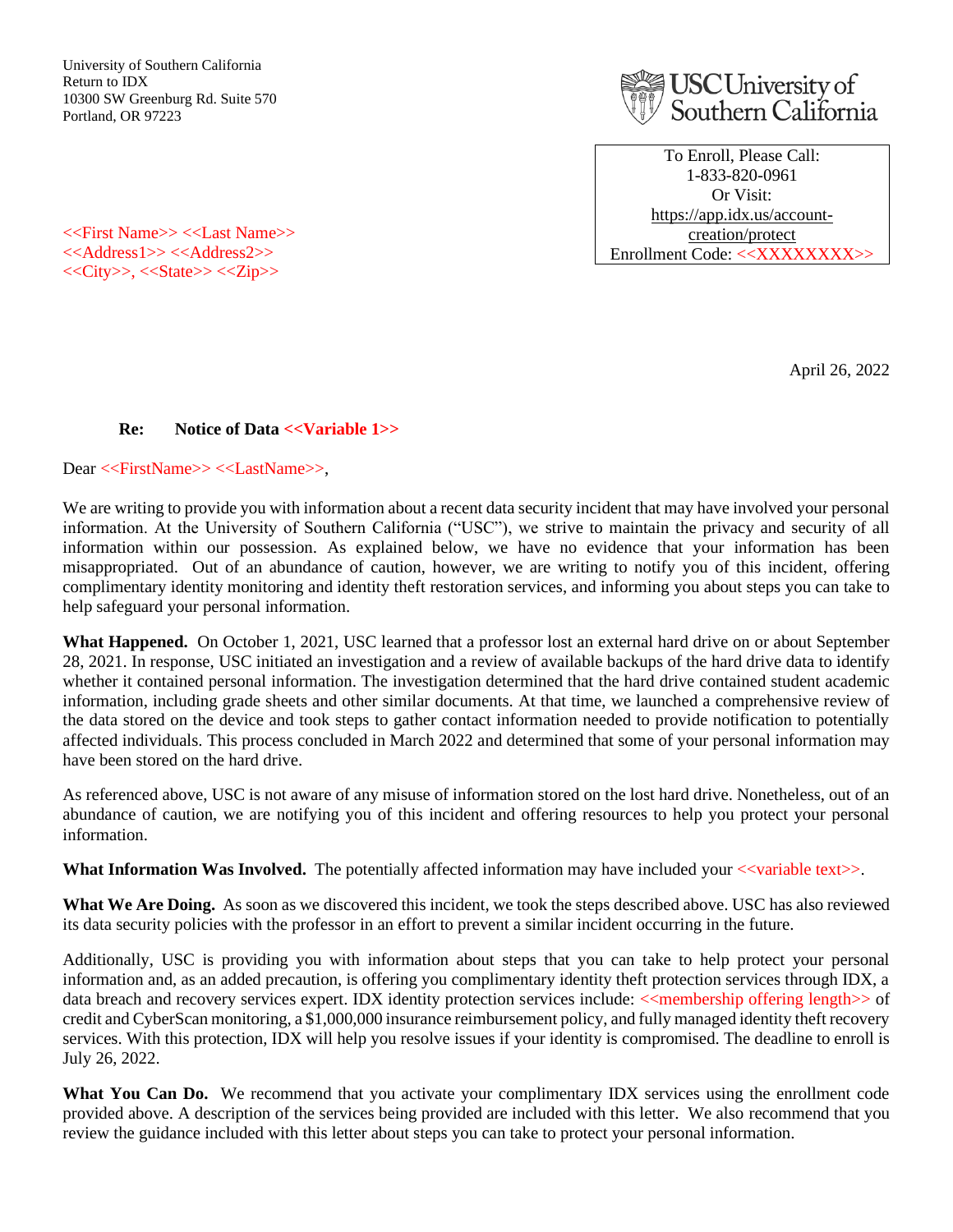**For More Information**. If you have questions or need assistance, please contact IDX at 1-833-820-0961, Monday through Friday from 6:00 am to 6:00 pm Pacific Time, excluding major U.S. holidays. IDX representatives are fully versed on this incident and can answer any questions you may have regarding the protection of your personal information.

USC takes this matter very seriously. Please accept our sincere apologies and know that we deeply regret any worry or inconvenience that this may cause you.

Sincerely,

Robert Dross

Robert (Bob) Gross Director, Data Privacy

University of Southern California Office of Culture, Ethics and Compliance, University Gardens Building, Suite 105, Los Angeles, CA 90089-8007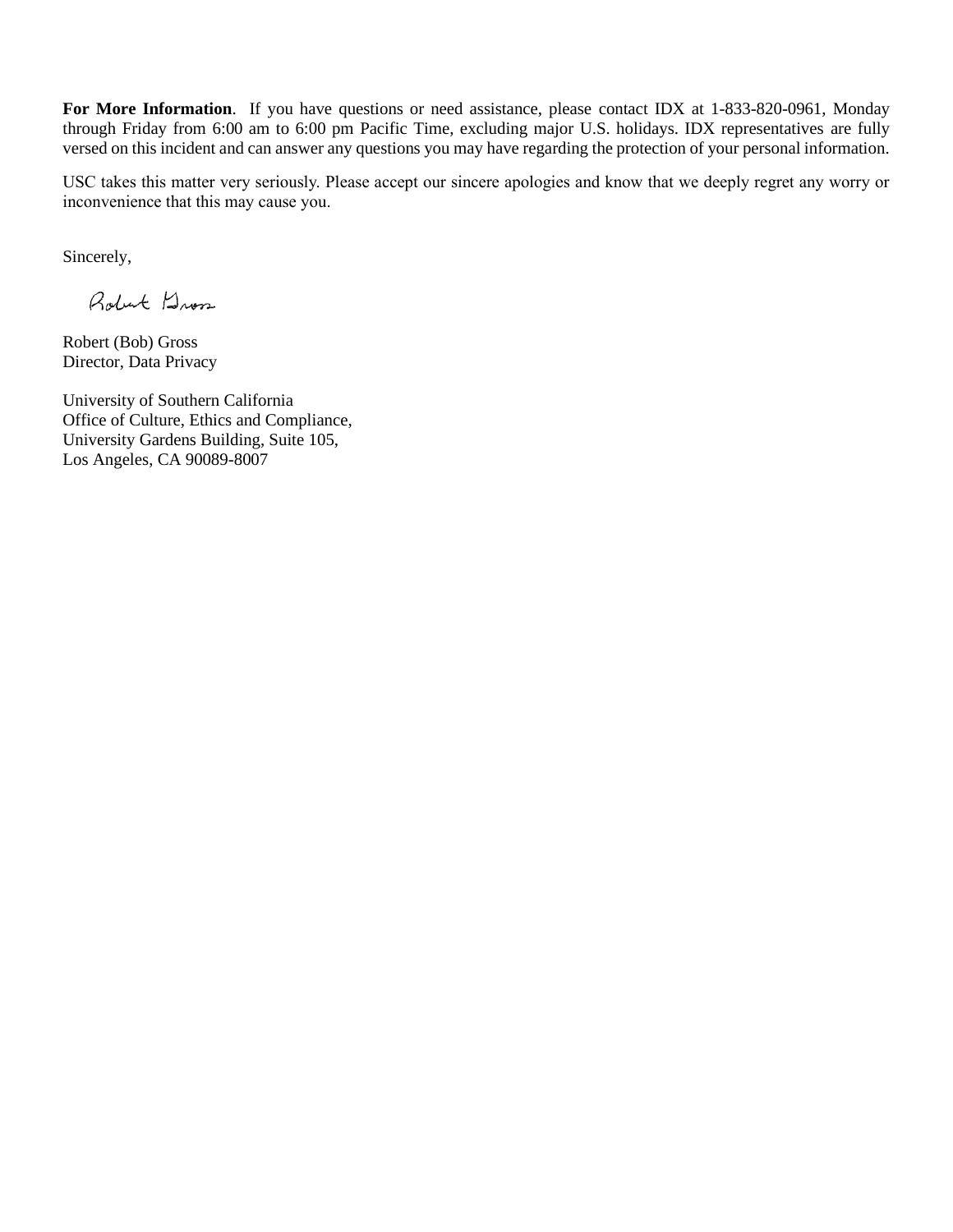## **Steps You Can Take to Protect Your Personal Information**

**Review Your Account Statements and Notify Law Enforcement of Suspicious Activity:** As a precautionary measure, we recommend that you remain vigilant by reviewing your account statements and credit reports closely. If you detect any suspicious activity on an account, you should promptly notify the financial institution or company with which the account is maintained. You also should promptly report any fraudulent activity or any suspected incidence of identity theft to proper law enforcement authorities, your state attorney general, and/or the Federal Trade Commission (FTC).

**Copy of Credit Report:** You may obtain a free copy of your credit report from each of the three major credit reporting agencies once every 12 months by visiting [http://www.annualcreditreport.com/,](http://www.annualcreditreport.com/) calling toll-free 1-877- 322-8228, or by completing an Annual Credit Report Request Form and mailing it to Annual Credit Report Request Service, P.O. Box 105281, Atlanta, GA 30348. You also can contact one of the following three national credit reporting agencies:

| Equifax           | <b>Experian</b>  | <b>TransUnion</b>  |
|-------------------|------------------|--------------------|
| P.O. Box 105851   | P.O. Box 9532    | P.O. Box 1000      |
| Atlanta, GA 30348 | Allen, TX 75013  | Chester, PA 19016  |
| 1-800-525-6285    | 1-888-397-3742   | 1-800-916-8800     |
| www.equifax.com   | www.experian.com | www.transunion.com |

**Fraud Alert:** You may want to consider placing a fraud alert on your credit report. An initial fraud alert is free and will stay on your credit file for at least one year. The alert informs creditors of possible fraudulent activity within your report and requests that the creditor contact you prior to establishing any accounts in your name. To place a fraud alert on your credit report, contact any of the three credit reporting agencies identified above. Additional information is available at [http://www.annualcreditreport.com.](http://www.annualcreditreport.com/)

**Security Freeze:** You have the right to put a security freeze on your credit file for up to one year at no cost. This will prevent new credit from being opened in your name without the use of a PIN number that is issued to you when you initiate the freeze. A security freeze is designed to prevent potential creditors from accessing your credit report without your consent. As a result, using a security freeze may interfere with or delay your ability to obtain credit. You must separately place a security freeze on your credit file with each credit reporting agency. In order to place a security freeze, you may be required to provide the consumer reporting agency with information that identifies you including your full name, Social Security number, date of birth, current and previous addresses, a copy of your state-issued identification card, and a recent utility bill, bank statement or insurance statement.

**Additional Free Resources:** You can obtain information from the consumer reporting agencies, the FTC, or from your respective state Attorney General about fraud alerts, security freezes, and steps you can take toward preventing identity theft. You may report suspected identity theft to local law enforcement, including to the FTC or to the Attorney General in your state.

## **Federal Trade Commission**

600 Pennsylvania Ave, NW Washington, DC 20580 consumer.ftc.gov, and www.ftc.gov/idtheft 1-877-438-4338

**North Carolina Attorney General** 9001 Mail Service Center Raleigh, NC 27699 ncdoj.gov 1-877-566-7226

**Maryland Attorney General** 200 St. Paul Place Baltimore, MD 21202 oag.state.md.us 1-888-743-0023

**Rhode Island Attorney General** 150 South Main Street Providence, RI 02903 http://www.riag.ri.gov 1-401-274-4400

**New York Attorney General** Bureau of Internet and Technology **Resources** 28 Liberty Street New York, NY 10005 1-212-416-8433

**Washington D.C. Attorney General** 441 4th Street, NW Washington, DC 20001 oag.dc.gov 1-202-727-3400